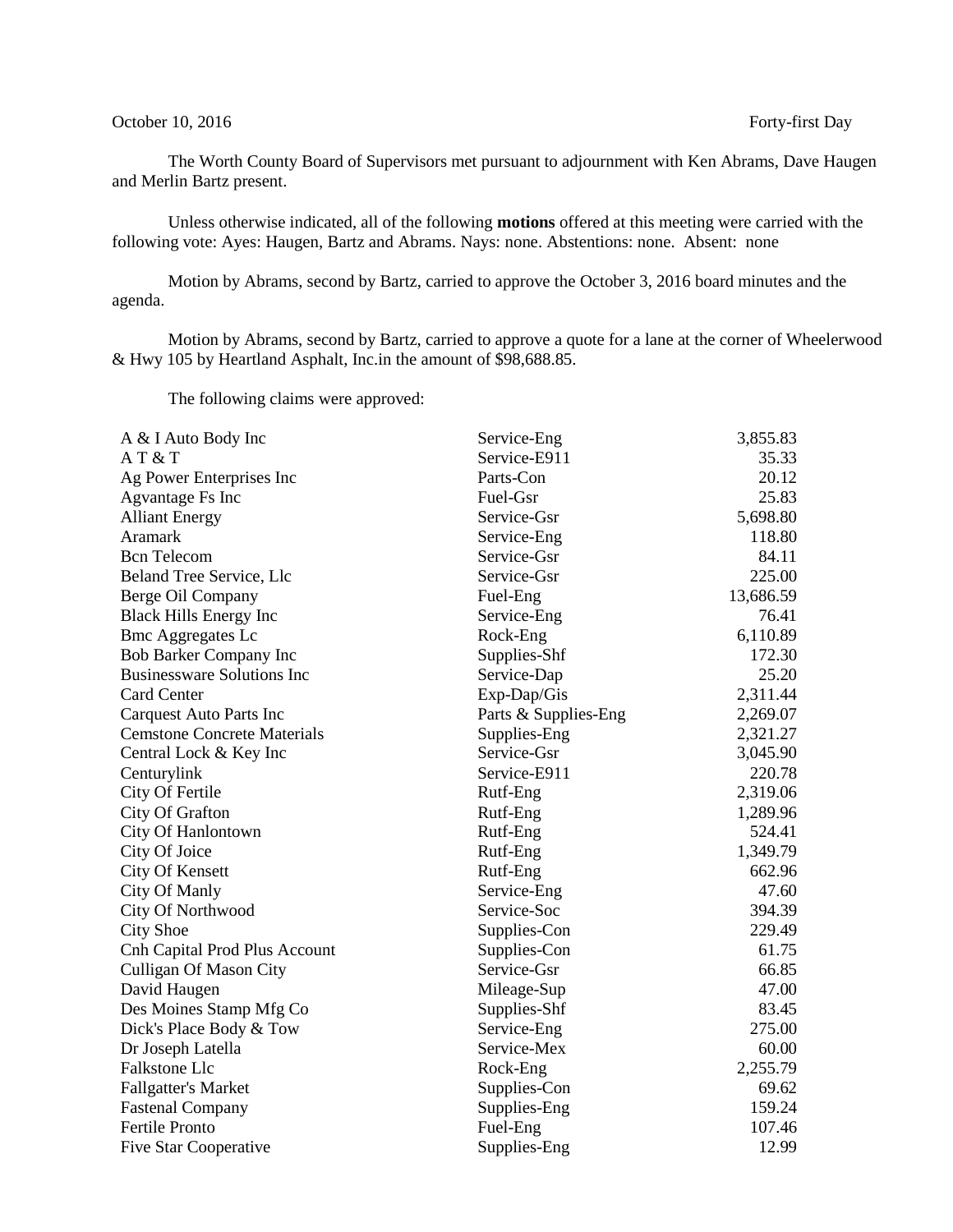| Greve Law Office                | Reimb-Aty     | 5,358.00  |
|---------------------------------|---------------|-----------|
| Hogan-Hansen Cpa's              | Service-Ndp   | 8,000.00  |
| Huber Supply Co Inc             | Service-Eng   | 152.50    |
| Ia Dept Of Natural Resources    | Fees-Wat      | 66.00     |
| Ia Dept Of Public Safety        | Service-Shf   | 1,788.00  |
| Ia Law Enforcement Academy      | Edu-Shf       | 500.00    |
| Ia Prison Industries            | Supplies-Eng  | 2,640.64  |
| Ia Secretary Of State           | Service-Aud   | 30.00     |
| Imwca                           | Wk Comp Ins   | 5,795.00  |
| J & J Medical                   | Supplies-Gsr  | 846.00    |
| Jolene Hickle                   | Mileage-Rec   | 26.00     |
| Justin Faber                    | Well Plug-San | 535.00    |
| <b>Kenneth Abrams</b>           | Reimb-Mha     | 52.90     |
| Lake Chevrolet                  | Service-Shf   | 1,068.05  |
| <b>Lawson Products Inc</b>      | Supplies-Eng  | 178.45    |
| Lexisnexis                      | Service-Aty   | 152.00    |
| Lori Willert                    | Rent-Shf      | 3,600.00  |
| Mail Services Llc               | Service-Trs   | 254.73    |
| Marco Technologies Llc          | Service-Dap   | 223.20    |
| Marilyn Stayner                 | Reimb-E911    | 252.36    |
| Mark's Tractor Inc              | Parts-Eng     | 282.40    |
| Martin Marietta Materials Inc   | Rock-Eng      | 12,456.82 |
| Mc Clure Engineering Co         | Service-Wat   | 5,500.00  |
| Mediacom                        | Service-Gsr   | 1,583.41  |
| Menards Inc                     | Supplies-Ema  | 84.00     |
| Mercy Medical Center-North Ia   | Service-Mex   | 842.61    |
| Midwest Pipe Supply Inc         | Supplies-Gsr  | 117.22    |
| Midwest Wheel Companies Inc     | Parts-Eng     | 145.91    |
| Napa Auto Parts                 | Supplies-Eng  | 112.42    |
| Niacog                          | Service-Tra   | 42.99     |
| Northwood Anchor Inc            | Service-Trs   | 528.20    |
| Northwood Iha Villa Woods South | Rent-Soc      | 252.00    |
| Northwood Sanitation Llc        | Service-Gsr   | 181.50    |
| Northwood True Value            | Supplies-Gsr  | 25.45     |
| Nsb Bank                        | Fees-Dap&Trs  | 254.10    |
| Nuss Truck & Equipment          | Parts-Eng     | 2,673.74  |
| <b>Olson Trading Post Inc</b>   | Equip-Eng     | 1,890.39  |
| Optum                           | Supplies-Phd  | 136.92    |
| Overhead Door Co Of Mason City  | Service-Eng   | 2,169.60  |
| Plunkett's Pest Control Inc     | Service-Shf   | 432.43    |
| <b>Premier Cleaners</b>         | Service-Shf   | 17.90     |
| <b>Ram Systems</b>              | Service-Phd   | 695.00    |
| Raymond Huftalin                | Supplies-Ema  | 150.00    |
| S & T Collision                 | Service-Con   | 625.00    |
| Sanofi Pasteur Inc              | Supplies-Phd  | 4,544.65  |
| Shana Butler                    | Mileage-Phd   | 38.70     |
| Short Elliott Hendrickson, Inc. | Service-Con   | 413.28    |
| Singelstad's Hardware           | Supplies-Eng  | 85.00     |
| Teresa Olson                    | Reimb-Rec     | 258.99    |
| <b>U S Postal Service</b>       | Postage-Aud   | 230.00    |
| Ver Helst Snyder Drug           | Supplies-Trs  | 84.87     |
| <b>Verizon Wireless</b>         | Service-Shf   | 1,825.23  |
| Winnebago Coop Telephone Assn   | Service-E911  | 1,330.93  |
|                                 |               |           |